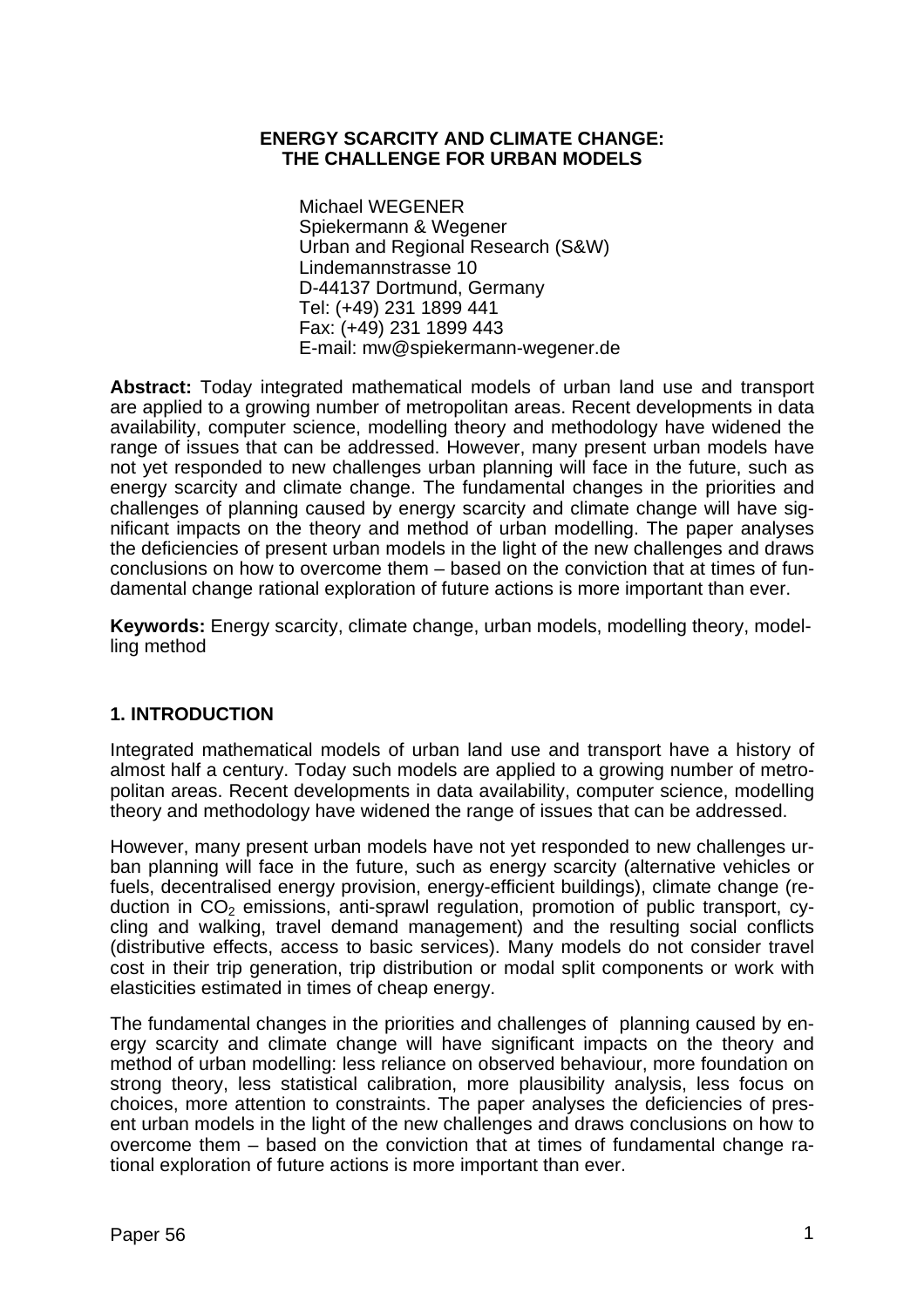# **2. NEW CHALLENGES FOR URBAN MODELS**

# **2.1 History of Urban Models**

Integrated mathematical models of urban land use and transport appeared first in the United States in the early 1960s. In particular the Lowry model (1964) stimulated modelling efforts in many large metropolitan areas. However, many of these efforts failed to deliver because of unexpected difficulties in data collection, calibration and computing. Moreover, the models were focused on growth allocation and transport efficiency and failed to address new problems of social and ethnic urban conflict. In addition, the synoptic rationalist planning paradigm the models were based on was replaced by incremental, participatory ways of planning.

In his "Requiem for large-scale models" , Douglass B. Lee (1973) accused the models of "seven sins": hypercomprehensiveness, grossness, hungriness, wrongheadedness, complicatedness, mechanicalness and expensiveness. The urban modelling community retreated into the basements of academia.

The requiem was premature. Some of the technical problems were relieved by better data availability and faster computers. The models became more disaggregate and were based on better theory, such as bid-rent theory or discrete choice theory and user equilibrium in urban networks. Better visualisation tools made the model results more understandable by citizens and decision makers. A new generation of models was more sensitive to issues of social equity.

The 1990s brought a new interest in urban land-use transport models: Environmental legislation in the USA triggered a new wave of applications of urban land-use transport models. In Europe, the European Commission funded a number of studies employing urban land-use transport models. Several urban land-use transport models, such as TRANUS, MEPLAN, IMREL, RURBAN, METROPILUS, UrbanSim, DELTA and PECAS, were applied to a growing number of metropolitan areas. The first urban models, TRANUS and UrbanSim, are available as Open Source software.

The early 2000s have opened a seemingly unlimited golden future for urban modelling (Wegener, 2004): Improved data availability through geographic information systems and new developments in computer science, such as parallel computing, have reduced former technical limitations. New advances in modelling theory and methodology, such as activity-based and agent-based models, have widened the range of issues that can be addressed. A global community of urban modelling experts meets at conferences, such as the World Conference on Transport Research (WCTR), the Conference on Computers in Urban Planning and Management (CUPUM) and the Annual Meeting of the Transportation Research Board (TRB).

However, not all modelling projects were successful: Many large modelling projects failed to deliver in the time available or had to reduce their too ambitious targets. Many applications of established models by others than their authors did not become operational. Many projects got lost in data collection and calibration and did not reach the state of policy analysis. Many projects remained in the academic environment and produced only PhD theses. Many applications of microscopic activity- or agentbased models ignored the pitfalls of stochastic variation and published results with illusionary precision.

In addition, most present modelling projects have not yet responded to the new challenges urban planning will face in the future.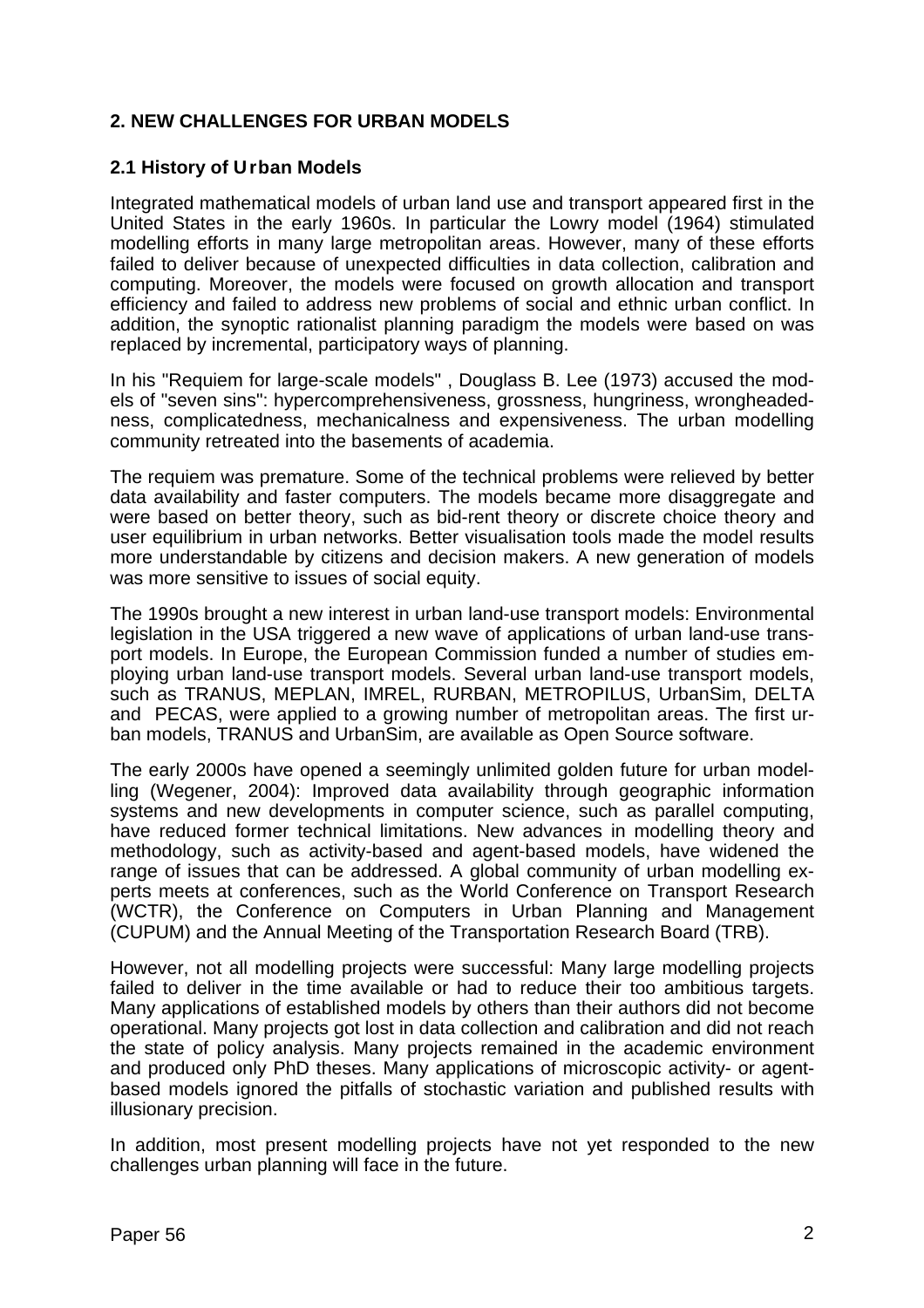# **2.2 New Challenges**

Twenty percent of mankind command eighty percent of the world's wealth and are responsible for eighty percent of energy use and greenhouse gas emissions. This inequality is growing. Since the 1970s, the per-capita income of the industrialised countries has grown by a factor of ten, whereas that of the developing countries has only tripled. But another multiplication of production, consumption and resource use of the rich countries as in the last thirty years would exceed the resources of the earth. Today it is foreseeable that if the energy consumption of the world continues to grow as in the past, the known deposits of fossil fuels will be exhausted before the end of this century. If, however, one adds the growing energy demands of Brazil, China, India and Russia, they will already be depleted in a few decades. Similar constraints apply to other raw materials.

However, only few politicians and scientists are seriously taking account of this situation. Only few countries meet the target set by the United Nations to spend 0.7 percent of their national product on development aid. Mainstream neo-liberal economic theory continues to put its stakes on further deregulation of international trade and unconstrained economic growth. There are virtually no theories, concepts or visions of how a sustainable economic order might be developed without continued material growth in the richest countries of the world.

In July of 2008 the price of crude oil rose to almost 150 US \$ per barrel. During the recent world-wide financial and economic crisis it went back to below 40 US \$ per barrel (Figure 1).



Figure 1 World oil price 1950-2009 (WTRG Economics 2007, updated)

Most experts believe that, because of the final depletion of oil resources, of political instability in the Middle East and of rising demand of fast growing developing countries, oil will continue to become more expensive. This will have significant impacts on fuel production, fuel types, fuel efficiency, location choice and mobility.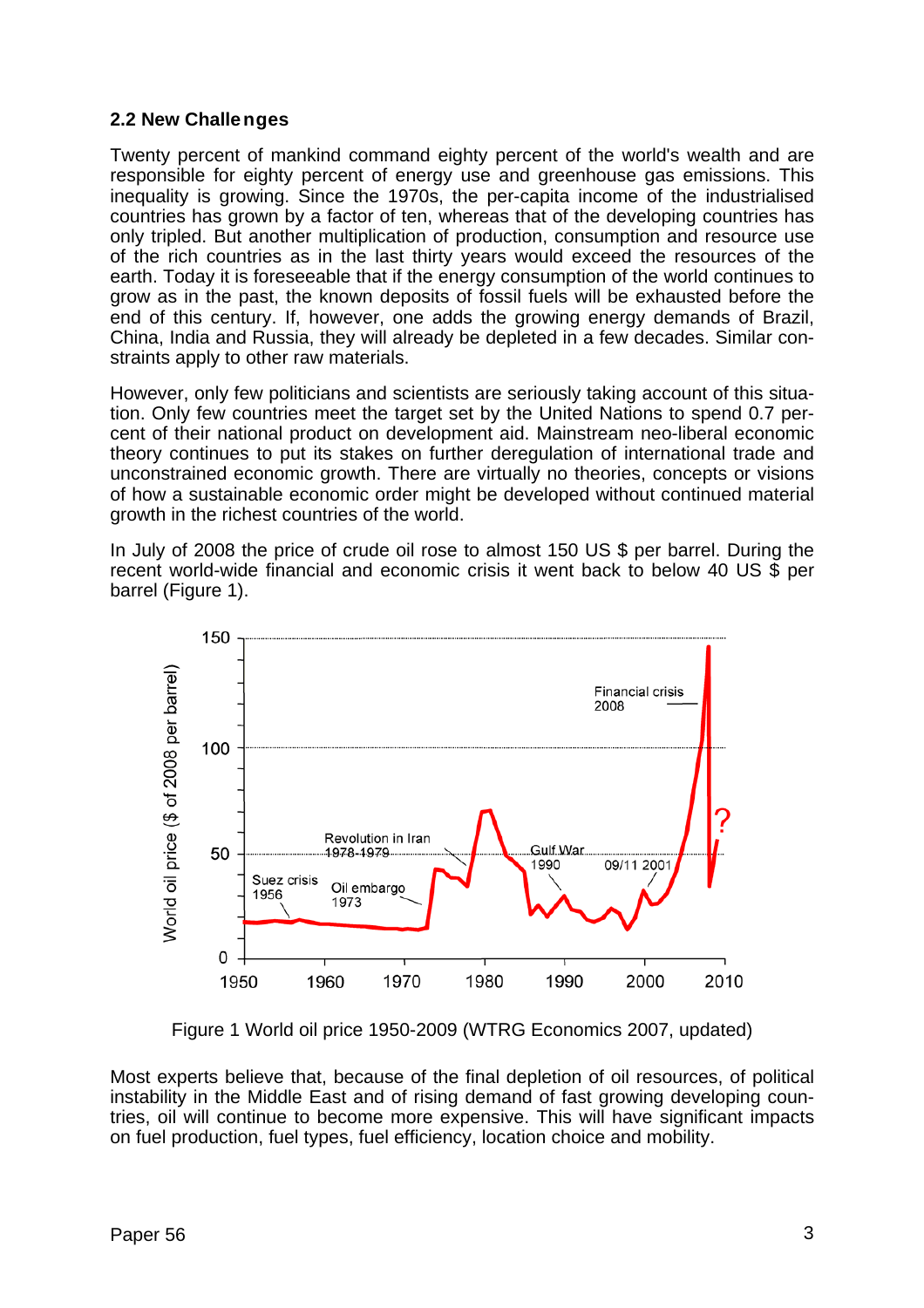Closely related to this are the challenges of climate change. Climate researchers agree that anthropogenic greenhouse gas emissions contribute significantly to global warming and that to avoid the worst implications of global warming a reduction of greenhouse gas emissions by fifty percent world-wide is necessary. The question is how this reduction is to be achieved, Figure 2 shows total  $CO<sub>2</sub>$  emissions per year by the fifteen largest emitter countries 1990-2004.



Figure 2  $CO<sub>2</sub>$  emissions per year (million t) 1990-2004 (CDIAC, 2006)

However, to demand that all countries equally reduce their greenhouse gas emissions, would prevent the least developed countries from advancing their economies. Figure 3 therefore shows  $CO<sub>2</sub>$  emissions per capita per year 1990-2004 compared to the  $CO<sub>2</sub>$  emissions considered as climate-neutral (2 t per capita per year). Now it becomes apparent that countries like the United States or Canada need to reduce their CO<sub>2</sub> emissions by 90 percent, most European countries by 80 percent and China by 50 percent in order to allow developing countries like India, Bangladesh or Rwanda to catch up in economic development.



Figure 3  $CO<sub>2</sub>$  emissions per capita per year (t) 1990-2004 (CDIAC, 2006)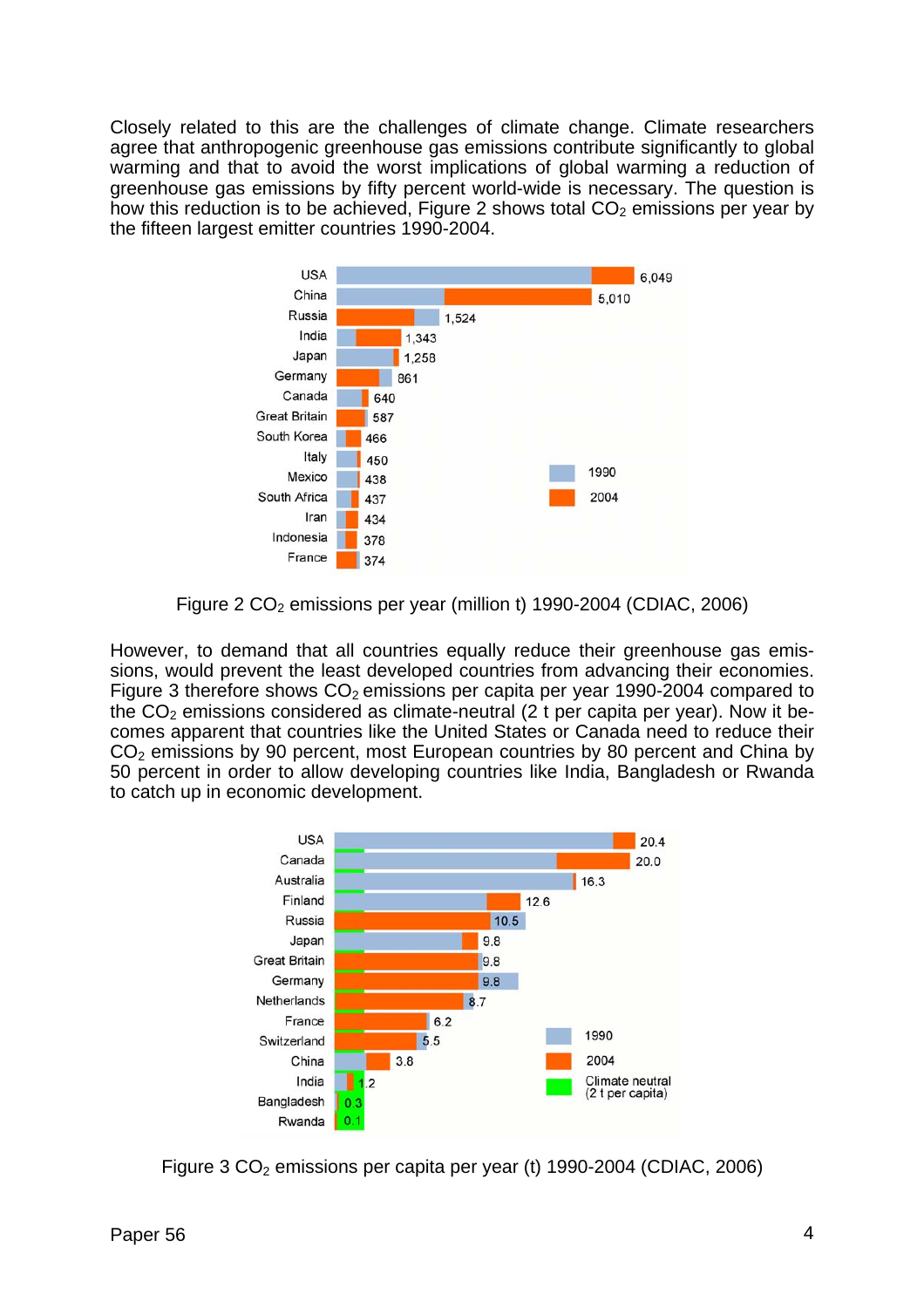The growing awareness of the seriousness of the challenge has led to the proclamation of ambitious greenhouse gas emission targets. In March 2007, the EU heads of state signed a resolution to achieve 20 percent less energy consumption, 20 percent renewable energy and 20 percent less  $CO<sub>2</sub>$  emissions compared to 1990 by 2020. and 30 percent less  $CO<sub>2</sub>$  emissions if other industrial countries join. In August 2007 the German government adopted the goal to reduce  $CO<sub>2</sub>$  emissions by 40 percent until 2020. In June 2007, the leaders at the G-8 Summit committed their countries to aim at a world-wide reduction of greenhouse gas emissions by 50 percent until 2050. In March 2007, the British Prime Minister Blair announced that Great Britain will reduce its greenhouse gas emissions by 26 percent to 32 percent until 2020 and by 60 percent until 2050. In the US presidential campaign of 2008, Barack Obama said he would aim at a greenhouse gas reduction by 80 percent below 1990 levels until 2050. Many other national, state and local governments have made similar commitments in their spatial development or transport plans.

# **2.3 Urban Mod els: Fit for the Task?**

The policy challenges of achieving the energy transition and protecting the climate for cities are closely related. The ultimate depletion of fossil fuels and the mitigation of climate change both require the reduction of the use of carbon-intensive fossil fuels by more energy-efficient vehicles, alternative fuels and changes in mobility and location behaviour.

To achieve this will require new policies and policy packages in urban transport and land use planning, such as the promotion of alternative vehicles and fuels and alternative energy sources, such as solar or geothermal energy and the promotion of better heat insulation of buildings, the redirection of transport investment to public transport, transport demand management through road pricing, speed limits or other restrictions of car driving, the implementation and enforcement of anti-sprawl legislation, measures of flood prevention and the definition and maintenance of minimum standards of access to basic services, such as retail, health care or education, and participation in social and cultural life.

These policies are likely to generate significant distributive problems and social conflicts. Planners will therefore have to identify groups or communities affected by energy scarcity and climate change and to design and test compensation policies to assist the most affected.

What will this mean for urban models? Will they be able to adequately forecast the effectiveness and impacts of these new policies?

The answer is that, except for empirical and modelling studies at the frontier of research (e.g. Ettema, 2009; Ettema *et al.,* 2008; 2009; Ferdous *et al.*, 2009), most transport and integrated land use and transport models applied in the planning practice have not yet responded to these new challenges. Many current urban models cannot model the impacts of significant energy price increases as their travel models do not consider travel cost in their trip generation, trip distribution or modal split models. But even models that consider travel costs in the form of "generalised travel cost" do not predict induced or suppressed travel demand because they work with fixed trip rates. Many land-use and transport models work with elasticities estimated in times of cheap energy which may not be valid after significant fuel price increases. Many urban models do not consider household budgets for housing, transport and other expenditures and do not model car ownership as a function of household incomes or travel budgets.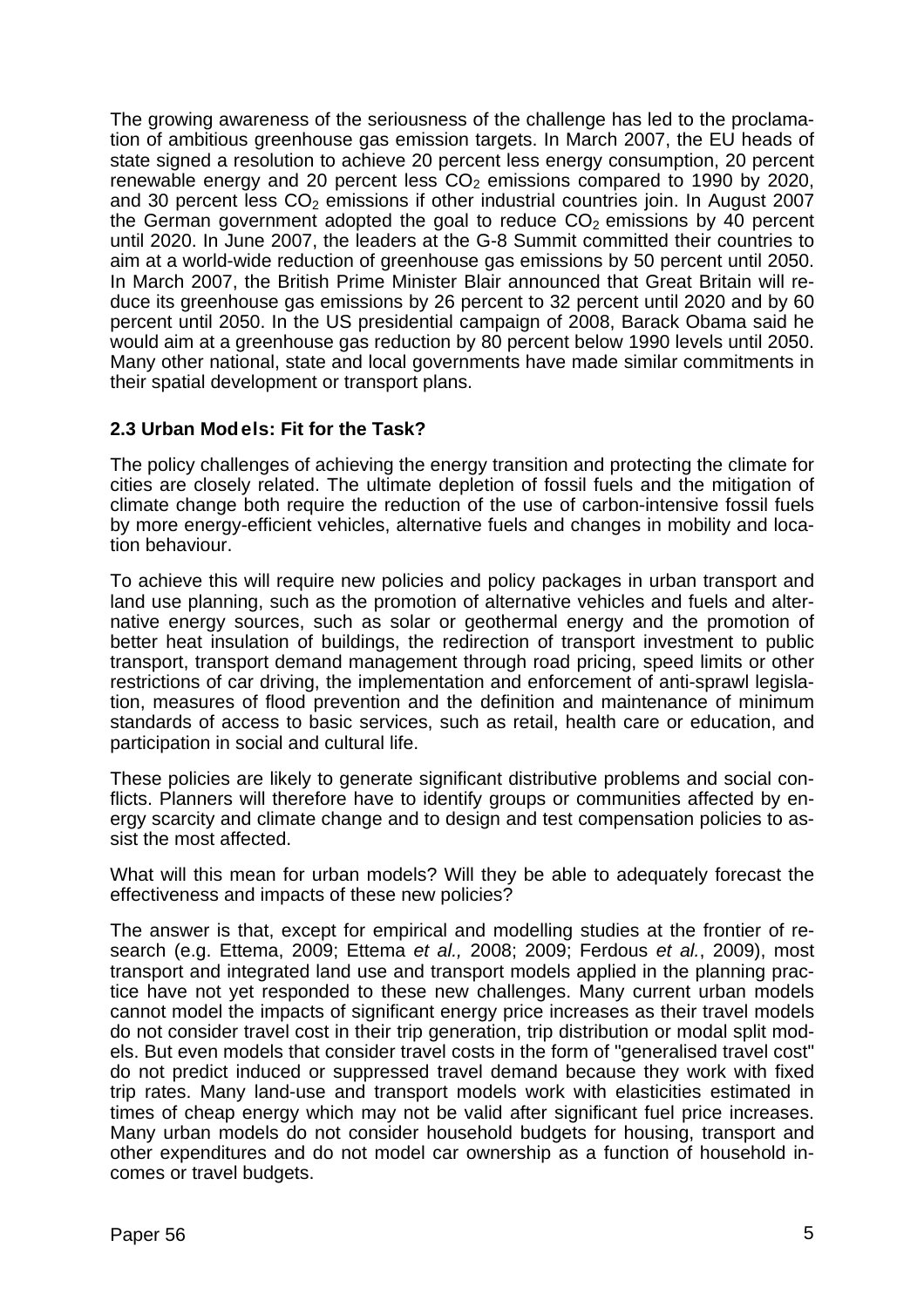This is surprising because there is a broad range of theoretical approaches in urban economics and geography that offer feasible and empirically tested ways of modelling changes in mobility and location behaviour in response to energy scarcity and fuel price increases. One of them is the action space concept of time geography (Hägerstrand, 1970).

An action space is the set of spatial opportunities available to an individual subject to *capacity* constraints, such as money and time budgets, *coupling* constraints to the linking of activities and *institutional* constraints, such as opening hours or entrance fees. Using the framework of action space theory, Zahavi *et al.* (1981) proposed the following hypotheses based on travel data of more than 100 urban regions:

- (1) Households consider in their daily travel decisions monetary and time budgets.
- (2) Monetary and time budgets available for transport change only very slowly.
- (3) Within their monetary and time budgets households maximise spatial opportunities (i.e. travel distances).

In particular the third hypothesis is in contrast to most travel demand models used in the planning practice which assume that trip rates are fixed and travellers try to minimise travel time and travel cost to perform these trips. It implies:

- If travel becomes *faster* or *less* expensive, people will make *more* and *longer* trips.
- If travel becomes *faster* or less expensive, people will choose *more distant* locations.
- If people will get *more affluent*, they will make *more* and *longer* trips and choose more distant locations.
- If people have to work less, they will make *more* and *longer* trips and choose *more distant* locations.
- If all this happens together, people will make *more* and *longer* trips and choose *more distant* locations ...
- ... and if travel becomes *slower* or *more expensive*, the reverse will happen.

The behavioural assumptions underlying the action-space model are founded not on subjective preferences of individuals but on the options they have to perform their mandatory and discretionary activities in time and space subject to monetary and time constraints. It can therefore be expected that the behaviour so predicted will be relatively robust and remain stable over time,

# **3. THE STEPs PROJECT**

In this section it is demonstrated how the impacts of significant energy price increases on urban mobility and location behaviour can be modelled based on concepts of time geography. The example is taken from the EU 6th RTD Framework project STEPs (Scenarios for the Transport System and Energy Supply and their Potential Effects). In STEPs five urban models were applied to forecast the long-term economic, social and environmental impacts of scenarios of fuel price increases and infrastructure, technology and demand regulation policies (Fiorello *et al.*, 2006). Here the results for the urban region of Dortmund are summarised.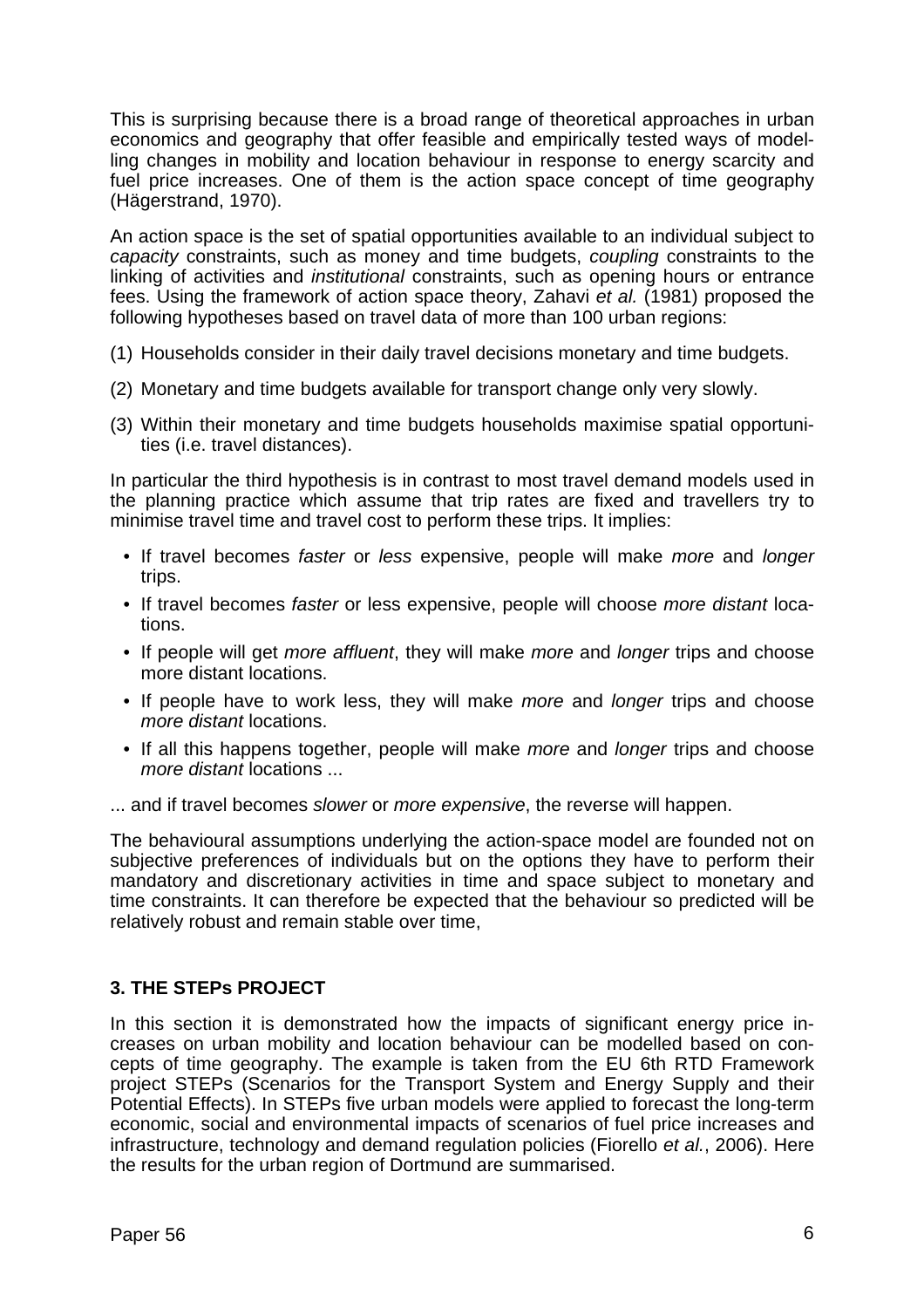# **3.1 The IRPUD Model**

For this the IRPUD model developed at the Institute of Spatial Planning of the University of Dortmund (IRPUD) was used (Wegener, 1998). The IRPUD model is a simulation model of intraregional location and mobility decisions in a metropolitan area. It receives its spatial dimension by the subdivision of the study area into zones connected with each other by transport networks containing the most important links of the public transport and road networks coded as an integrated, multimodal network including all past and future network changes. It receives its temporal dimension by the subdivision of time into periods of one or more years duration.

The IRPUD model has a modular structure and consists of six interlinked submodels operating in a recursive fashion on a common spatio-temporal database:

- The *Transport* submodel calculates work, shopping, service, and education trips for four socio-economic groups, and three modes: walking/cycling, public transport and car.
- The *Ageing* submodel computes all changes of the stock variables of the model (employment, population and households/housing) which result from biological, technological or long-term socio-economic trends.
- The *Public Programmes* submodel processes a large variety of public programmes specified by the model user in the fields of employment, housing, health, welfare, education, recreation and transport.
- The *Private Construction* submodel considers investment and location decisions of private developers, i.e. of enterprises erecting new industrial or commercial buildings, and of residential developers who build flats or houses for sale or rent or for their own use.
- The *Labour Market* submodel models intraregional labour mobility as decisions of workers to change their job location in the regional labour market.
- The *Housing Market* submodel simulates intraregional migration decisions of households as search processes in the regional housing market. Housing search is modelled in a stochastic microsimulation framework. The results of the Housing Market submodel are intraregional migration flows by household category between housing by category in the zones.

Figure 4 shows how the submodels work together. The two top corners of the diagram show the main actors of the model, employment (firms) and population (households). The two bottom corners show the corresponding residential and non-residential buildings. Between the four boxes there are markets: the regional labour market, the regional housing market, the regional market for non-residential buildings and the regional land market. They are linked by the transport market in the centre.

The *Transport* submodel determines a user-optimum set of flows where car ownership, trip rates, modal split and route choice are in equilibrium subject to congestion in the network and household budgets for travel time and travel expenditures. These budgets change over time as a function of demographic and household formation trends, labour market dynamics and the growth in household incomes due to increasing wealth. Equilibrium between budget constraints is achieved by adjusting car ownership and the number of discretionary trips after each iteration in the assignment procedure. In addition, the budget constraints are modified by substitution elasticities between different domains of time and money expenditures. Figure 5 shows the main steps and feedbacks in the transport model.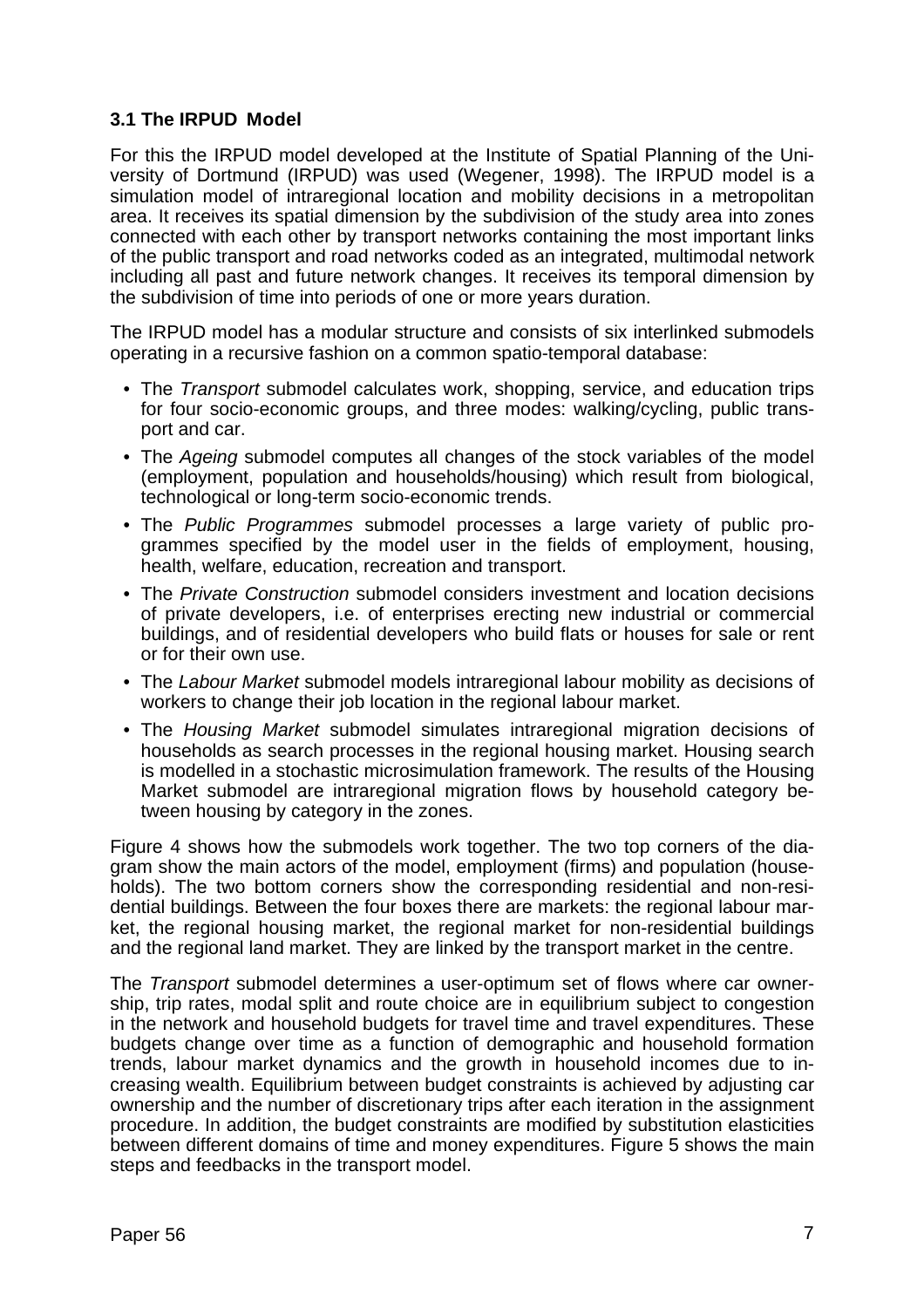

Figure 4 The IRPUD model



Figure 5 The transport submodel of the IRPUD model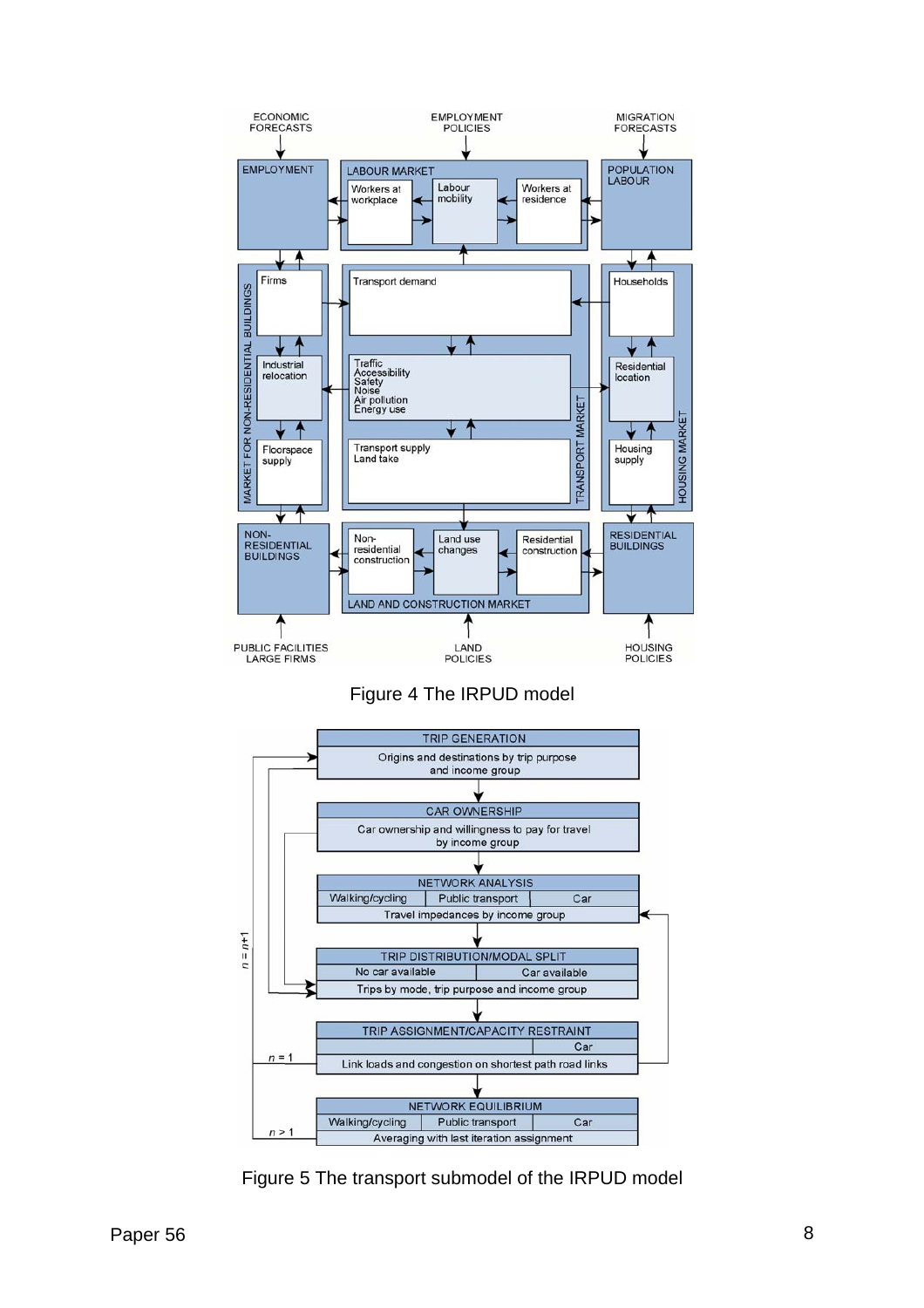# **3.2 Scenarios**

The STEPs scenarios combined three rates of consumer fuel price increases with three sets of policies (Table 1):

| <b>Policies</b>               | Fuel price increase |                      |                      |
|-------------------------------|---------------------|----------------------|----------------------|
|                               | 1 % p.a.            | 4 % p.a.             | 7 % p.a.             |
| Do-nothing                    | $A-1$               | $B-1$                | $C-1$                |
|                               | 1.60 €*             | $3.33 \, \epsilon^*$ | 6.80€*               |
| <b>Business as usual</b>      | A <sub>0</sub>      | B <sub>0</sub>       | CO                   |
|                               | $1.81€$ *           | $3.77 \in$ *         | 6.05 $\varepsilon^*$ |
| Technology and infrastructure | A <sub>1</sub>      | B1                   | C <sub>1</sub>       |
|                               | $1.81€*$            | $3.77 \in$ *         | 6.05 €*              |
| Travel demand management      | A2                  | <b>B2</b>            | C <sub>2</sub>       |
|                               | $3.35 \in$ *        | 6.95 €*              | 23.25€*              |
| Policy packages               | A <sub>3</sub>      | B <sub>3</sub>       | C <sub>3</sub>       |
|                               | $3.35 \in$ *        | 6.95 €*              | 23.25€*              |

|  |  | Table 1 STEPs scenarios |
|--|--|-------------------------|
|--|--|-------------------------|

\* *€ of 2008 per litre in 2030* A-1 *Reference Scenario*

The A scenarios assume a low price increase of 1 % p.a. resulting in a fuel price at the petrol station of 1.60  $\in$  (of 2008) per litre in 2030 if no other policies are implemented. The B scenarios assume a medium rate of increase of 4 % p.a. resulting in a consumer price of  $3.33 \in (of 2008)$  in 2030. The worst-case C scenarios assume a large increase of 7 % p.a. resulting in a fuel price of 6.80  $\epsilon$  (of 2008) in 2030.

Besides the do-nothing scenarios A-1, B-1 and C-1 and the business-as-usual scenarios A0, B0 and C0, three types of policy scenarios were simulated: Scenarios A1, B1 and C1 examine various types of technology and infrastructure policies, such as more energy-efficient cars, alternative vehicles and fuels and public transport improvements. The demand management scenarios A2, B2 and C2 examine taxation and pricing policies, speed limits, promotion of telework and land use planning. The combination scenarios A3, B3 and C3 examine integrated strategies combining technology, infrastructure and demand management policies. Table 1 shows the resulting consumer fuel prices in 2030 in each scenario. Scenario A-1 is used as the Reference Scenario for the comparison between scenarios.

# **3.3 Scenario Results**

Figures 5 to 8 show selected results of the fifteen scenarios for selected transport indicators. All scenarios are identical until 2005 and then diverge due to the assumed fuel price increases or policies. The differences between the coloured lines representing the policy scenarios and the heavy black line representing the Reference Scenario A-1 indicate the effect of the fuel price increases and/or related policies. All assumed fuel price increases and policies work in the same direction: they constrain mobility – despite the fact that some policies are intended to compensate or at least mitigate the negative effects of increasing fuel prices. In no case these counterpolicies are strong enough to compensate the fuel price effect.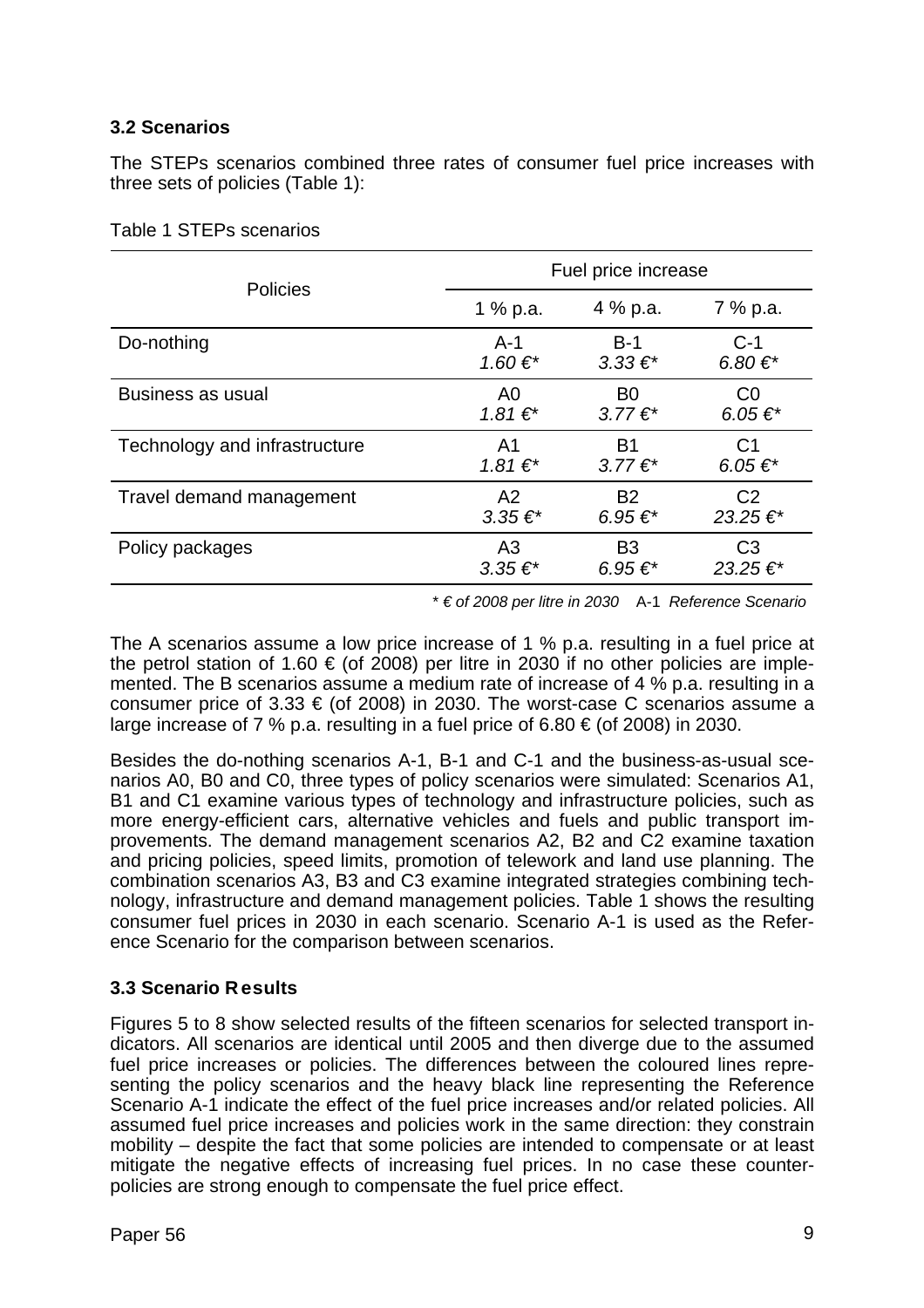

Figure 6 Scenario results: Mean car trip length 1970-2030

Figures 5 and 6 show the effects on modal shares and trip distances. The results are consistent with expectations: the higher the fuel price increase, the stronger the effects. In the Reference Scenario A-1 the share and mean length of car trips continue to increase due to cheap fuel, growing incomes and growing car ownership. As fuel prices go up, the share of car trips and distances travelled by car go down to the levels of the 1970s and 1980s. In the worst-case Scenarios C2 and C3 car travel is reduced to short-distance taxi and emergency trips. It can also be seen that with each rate of fuel price increase, the travel demand management policies in Scenarios A2, B<sub>2</sub> and C<sub>2</sub> reduce car travel more than the technology and infrastructure policies in Scenarios A1, B1 and C1 because they make car travel slower and/or more expensive – even more than the combined strategies in Scenarios A3, B3 and C3, in which alternative vehicles and fuels offer sustainable options of car travel.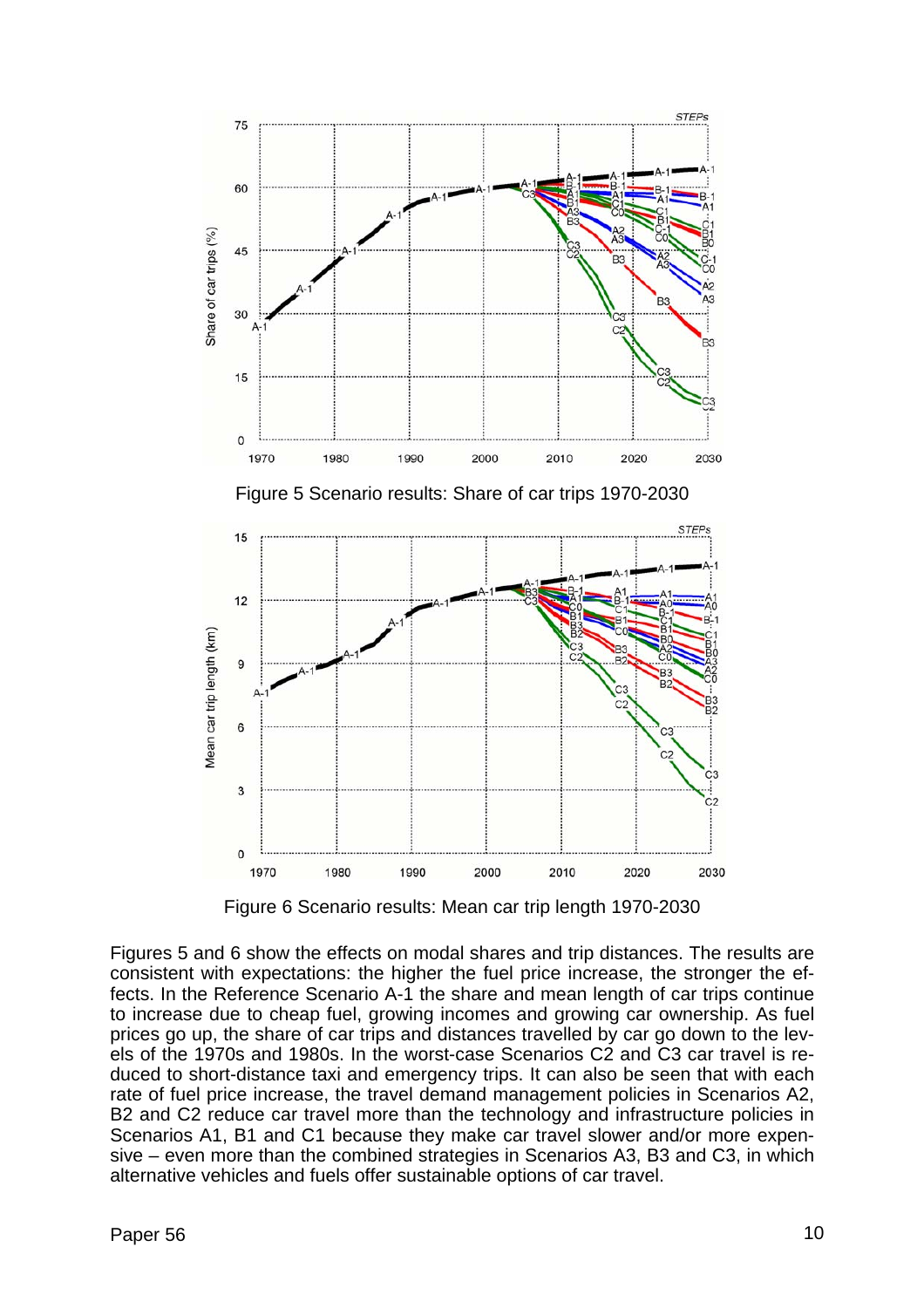

Figure 7 Scenario results: Car fuel consumption 1970-2030



Figure 8 Scenario results:  $CO<sub>2</sub>$  emissions by transport 1970-2030

Figure 7 shows the impacts on car fuel consumption. In the Reference Scenario A-1, car fuel consumption continues to grow despite improvements in car energy efficiency because of growing car ownership and more and longer car trips (Figures 5 and 6). The reductions in fuel consumption in the policy scenarios are more or less proportional to those in the share of car trips and car trip lengths, but now the combined strategies of Scenarios A3, B3 and C3 perform better than the corresponding travel demand management policies in Scenarios A2, B2 and C2 because they use more energy-efficient cars and alternative vehicles and fuels.

Figure 8 shows the resulting  $CO<sub>2</sub>$  emissions of both car travel and public transport of all trips generated or attracted by the origins and destinations in the study area, including the parts of long-distance trips outside the study area.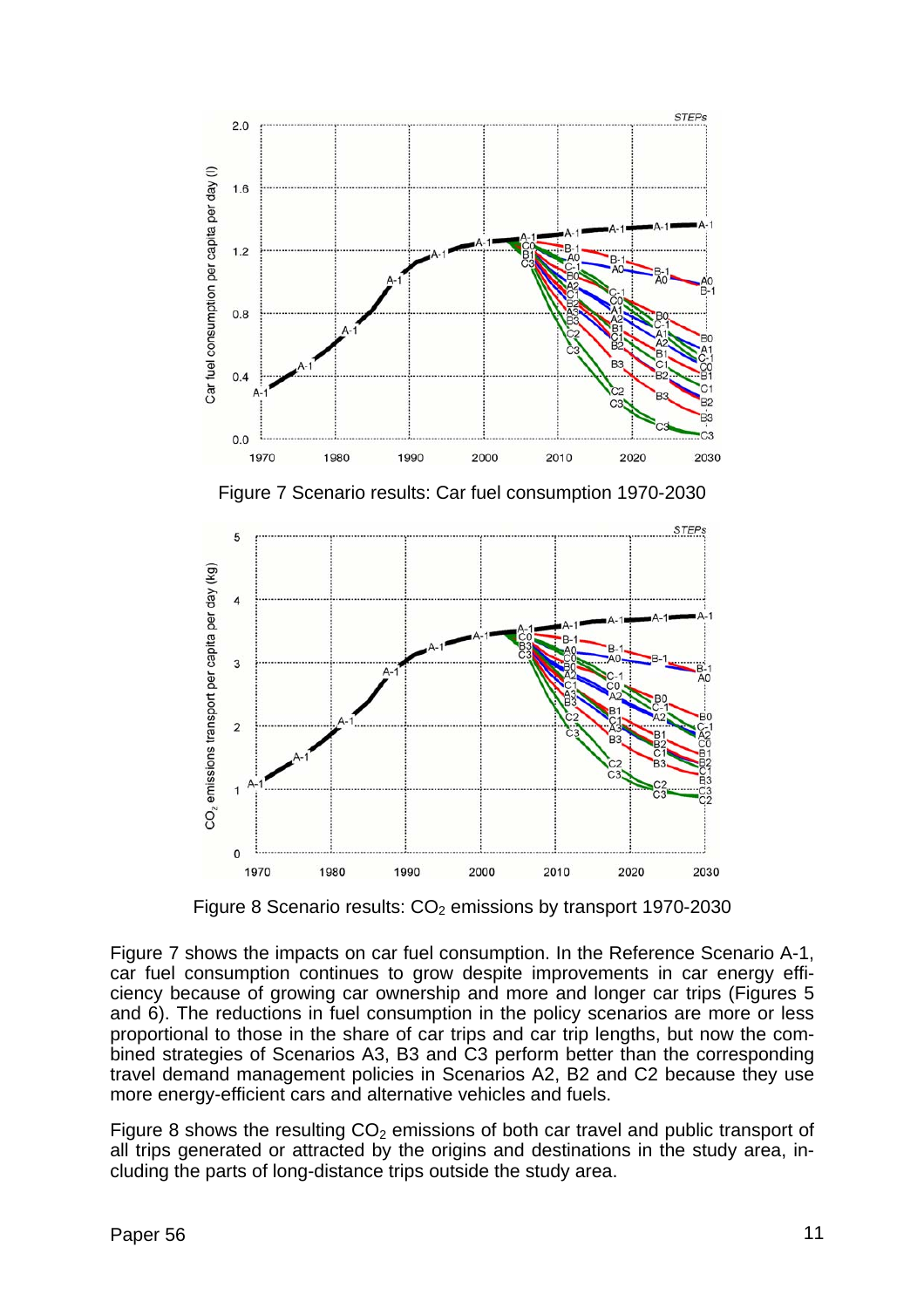The simulation results show that if travel time budgets and income-dependent travel cost budgets with appropriate elasticities and the variations in travel time and travel cost budgets between city and suburban residents are considered, the responses to travel cost increases in mobility and location decisions are higher than without such budgets. Indeed, when the results of the different urban land-use transport models applied in STEPs were compared in a meta analysis, the IRPUD model showed stronger responses than the other models (Fiorello *et al.*, 2006, 138-147). It will be a task for further research to determine which of the models are right.

# **4. CONCLUSIONS**

Because of the ultimate depletion of fossil fuels and the imperatives of climate protection, energy for transport will no longer be abundant and inexpensive but scarce and expensive. This will have fundamental consequences for mobility and location behaviour in cities. The fundamental changes in the priorities of planning caused by energy scarcity and climate change will have significant impacts on the philosophy and method of urban modelling.

Urban models that were calibrated on past behaviour and/or do not explicitly consider the cost of transport and location relative to household income are not able to forecast these changes and will tend to underestimate the behavioural response of households and predict that households overspend their travel budgets.

In order to adequately deal with significantly rising energy costs of transport, urban models have to address the basic needs of households that can be expected to stay more or less constant over time, such as shelter and security at the place of residence (space, recreation, health), access to mandatory activities (work, education, retail, services) and consider the constraints of housing and travel costs in relation to household income. Action space theory taking into account both time and money budgets may be a way to achieve this.

To cope with non-marginal rather than marginal changes, models need to rely less on behaviour observed in times of cheap energy and instead pay more attention to strong theory. This implies less emphasis on choice but more emphasis on constraints, less statistical calibration and more plausibility analysis, less focus on detail and more focus on essentials.

# *A new requiem for large-scale models?*

There is again the danger that urban models are rejected because they fail to address the new challenges of energy scarcity and climate change and the resulting social conflicts. This time the "seven sins of large-scale models" would be:

- too much extrapolation of past trends
- too much belief in equilibrium
- too much reliance on observed behaviour
- too much attention to preferences
- too much emphasis on calibration
- too much effort spent on detail
- too much focus on feasible solutions

The fundamental changes in the problems and priorities of urban planning due to energy scarcity and climate change will require a change in the philosophy and method of urban modelling: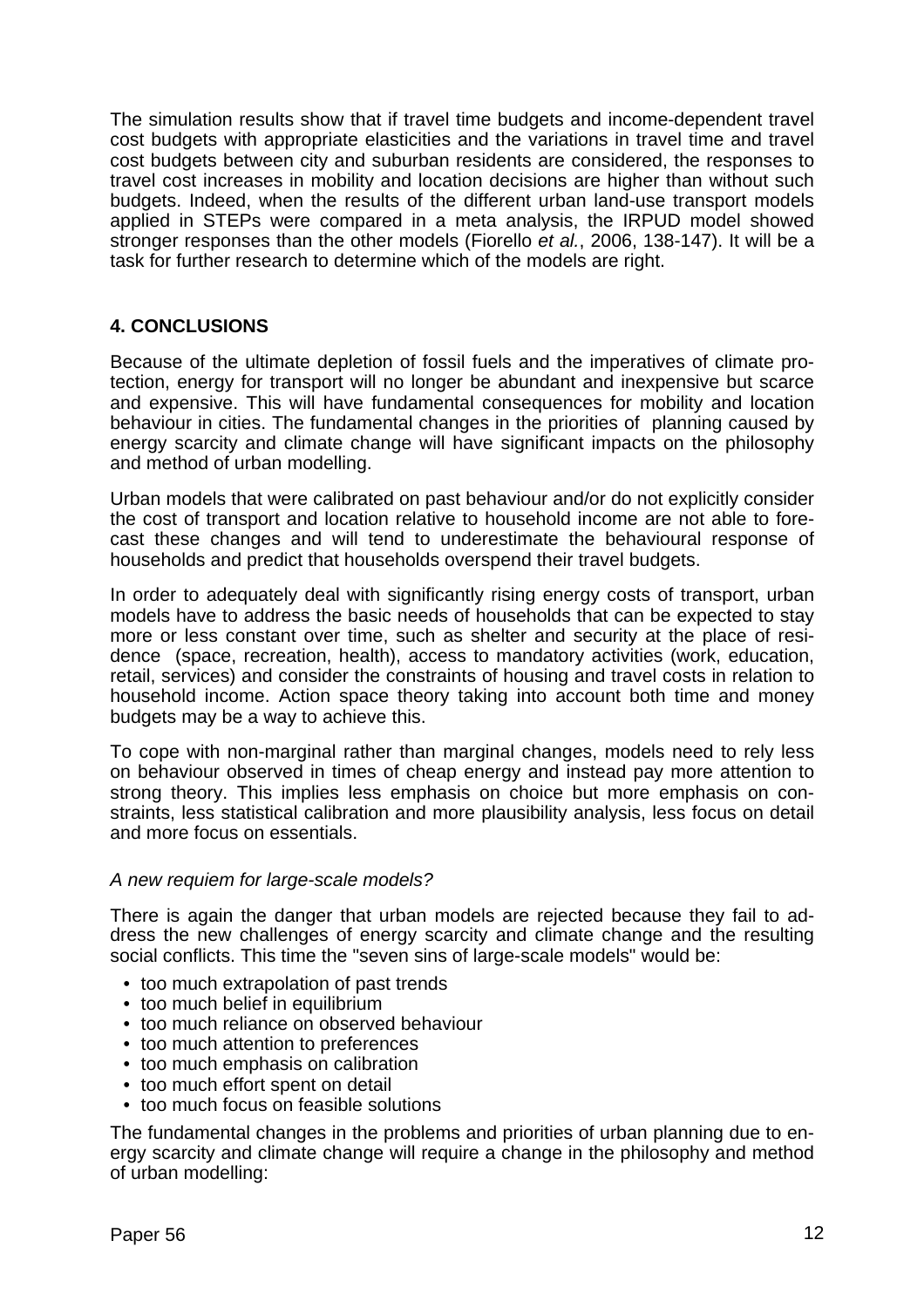- less extrapolation, more fundamental change
- less equilibrium, more dynamics
- less observed behaviour, more theory
- less preferences, more constraints
- less calibration, more plausibility analysis
- less detail, more essentials
- less forecasting, more backcasting

Backcasting means in this context that modellers should concentrate less on policies that are politically acceptable but more on the policies that need to be implemented to cope with the challenges of energy scarcity and climate protection.

#### *Epilogue*

"Some may find it ironic that it requires the urgency of the environmental debate to grant urban models a new lease of life. It is indeed puzzling to see that even vigorous critics of "rational" models in planning call for just that kind of method for tackling environmental problems. However, the new respect for models is more than just another twist in the intellectual debate about rationality in societal planning. It heralds the twilight of postmodernity in the face of growing risks of ecological disaster. Urban models have a renewed chance because they stand for rationality, and rationality is again needed" (Wegener,1994, 26).

#### **References**

Ettema, D. (2009) Travel activities and money: an exploration of households' expen- diture to travel, communication and facilities. Paper presented at the 88th TRB Annual Meeting, Washington, DC, 11-15 January 2009.

Ettema, D. Arentze, T. and Timmermans, H. (2008) Incorporating time and income constraints in dynamic agent-based models of activity generation and time use: approach and illustration. Paper presented at the AAMAS Conferen

Ettema, D. Arentze, T. and Timmermans, H. (2009) Modelling the influence of temporal and monetary constraints on activity participation, travel, consumption of goods, residential location and work status: Application in a

Ferdous, N., Pinjari, A.R., Bhat, C.R. and Pendyala, R.M. (2009) A comprehensive analysis of household transportation expenditures relative to other goods and services: an application to united states consumer expenditure

Fiorello, D., Huismans, G., López, E., Marques, C., Steenberghen, T., Wegener, M.<br>and Zografos, G. (2006): **Transport Strategies under the Scarcity of Energy Sup-**<br>**ply**. Final Report of the EU project "STEPs – Scenarios f

Hägerstrand, T. (1970) What about people in Regional Science? **Papers of the Regional Science Association** Vol. XXIV, 7-21. Reprinted in M. Wegener, K. Button and P. Nijkamp (eds.) **Planning History and Methodology**. Class

Lee, D.B. (1973) Requiem for large-scale models. **Journal of the American Institute of Planners**, Vol. 39, 163-178. Reprinted in A. Reggiani, K. Button and P. Nij**tute of Planners**, Vol. 39, 163-178. Reprinted in A. Reggiani, K. Button and P. Nij- kamp (eds.) **Planning Models**. Classics in Planning 2, Edward Elgar, Cheltenham, 2006, 19-34.